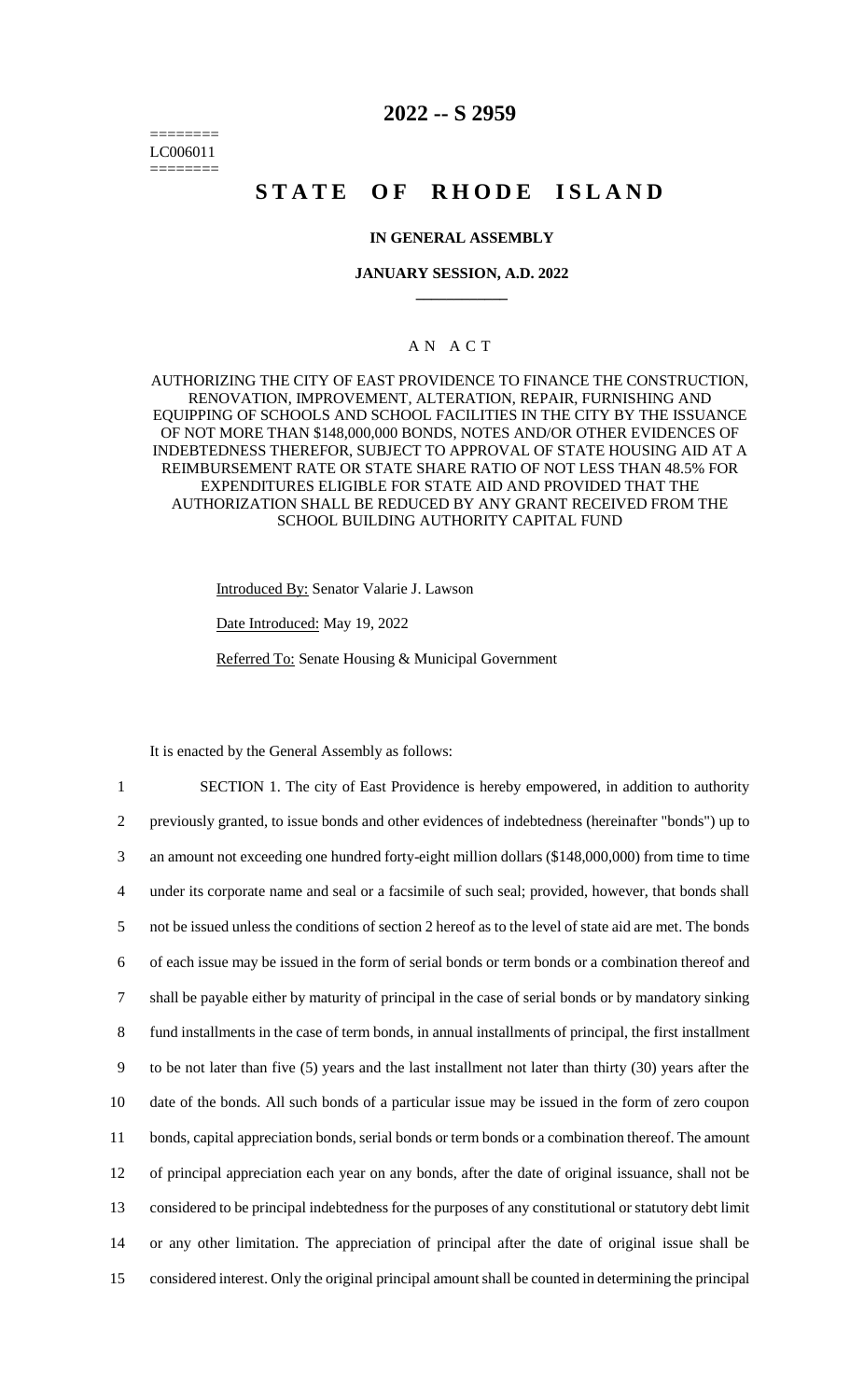amount so issued and any interest component shall be disregarded.

 SECTION 2. The city may be eligible for school housing aid reimbursement on debt service pursuant to chapter 7 of title 16, or for a grant, loan or other "financial assistance" as defined in § 45-38.2-1, from the school building authority capital fund under chapter 38.2 of title 45. The amount of borrowing authorized pursuant to this act shall be reduced by the amount of any grant received by the city from the school building authority capital fund. Bonds, notes or other evidences of indebtedness shall not be issued under this act unless the city has received preliminary indication from the Rhode Island department of education ("RIDE") confirming that the then-current school housing aid reimbursement rate under chapter 7 of title 16, as amended from time to time, or financial assistance from the school building authority capital fund, or pursuant to any other law hereafter enacted providing for funds to municipalities for school housing purposes, is not less than fifty percent (50%) of debt service for those expenditures which are eligible for state aid.

 SECTION 3. The bonds shall be signed by the manual or facsimile signatures of the city director of finance and the mayor and shall be issued and sold in such amounts as the city council may authorize by resolution. The manner of sale, denominations, maturities, interest rates and other terms, conditions and details of any bonds or notes issued under this act may be fixed by the proceedings of the city council authorizing the issue or by separate resolution of the city council or, to the extent provisions for these matters are not so made, they may be fixed by the officers authorized to sign the bonds. Notwithstanding anything contained in this act to the contrary, the city may enter into financing agreements with the Rhode Island health and educational building corporation pursuant to chapter 7 of title 16 and chapter 38.1 of title 45 and, with respect to bonds or notes issued in connection with such financing agreements, if any, the city may elect to have the provisions of chapter 38.1 of title 45 apply to the issuance of the bonds or notes issued hereunder to the extent the provisions of chapter 38.1 of title 45 are inconsistent herewith. In addition, the city may enter into financing agreements with the Rhode Island infrastructure bank pursuant to the provisions of chapter 12.2 of title 46 and, with respect to bonds or notes issued in connection with such financing agreements, if any, the city may elect to have the provisions of chapter 12.2 of title 46 apply to the issuance of the bonds or notes issued hereunder to the extent the provisions of chapter 12.2 of title 46 are inconsistent herewith. Such election may be fixed by the proceedings of the city council authorizing such issuance of by separate resolution of the city council, or, to the extent provisions for these matters are not so made, they may be fixed by the officers authorized to sign the bonds or notes. The proceeds derived from the sale of the bonds shall be delivered to the city director of finance, and such proceeds, exclusive of premiums and accrued interest shall be expended: (1) For the construction, renovation, improvement, alteration, repair, furnishing and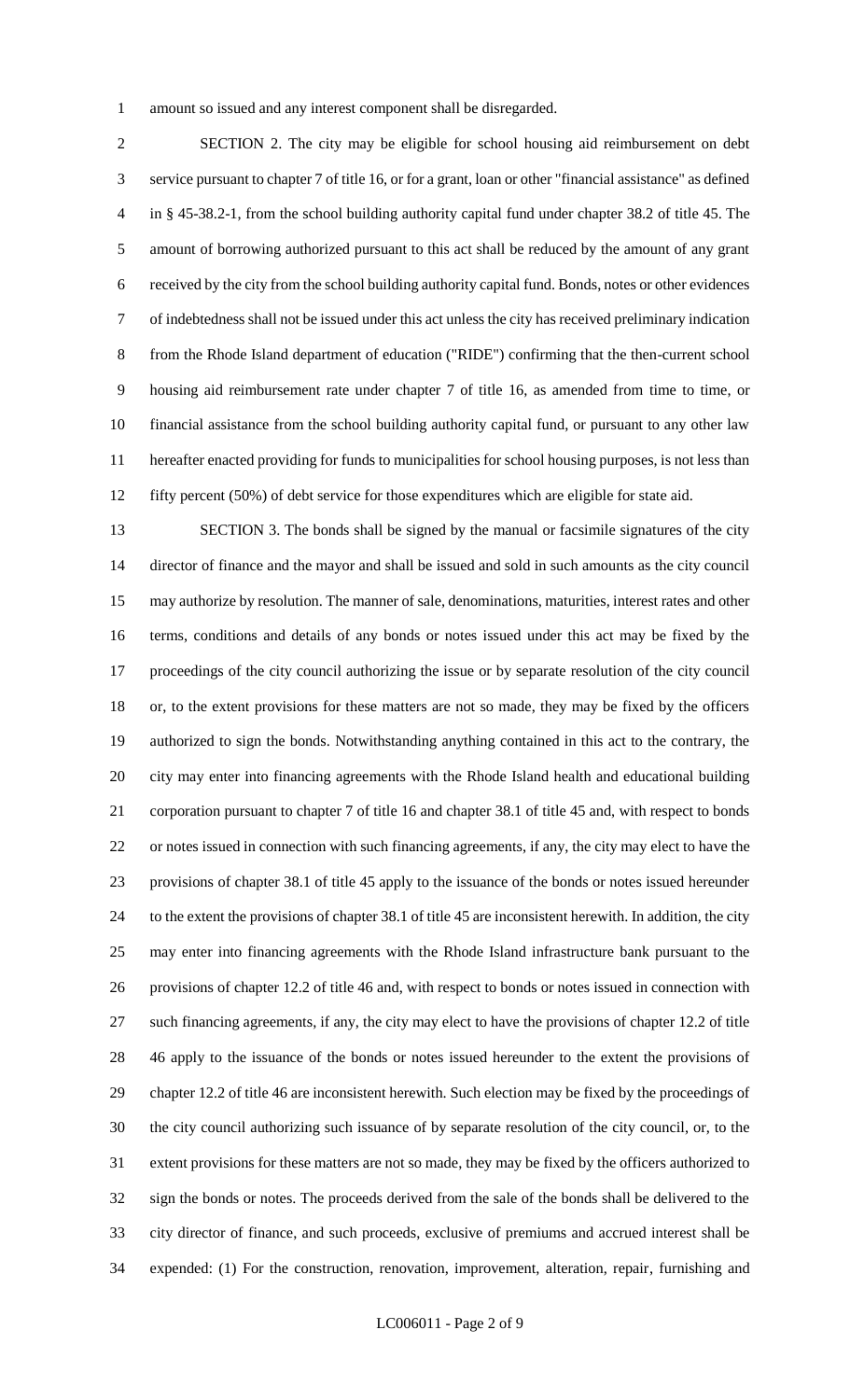equipping of schools and school facilities in the city and all costs related thereto; (2) In payment of the principal of or interest on temporary notes issued under section 4; (3) In repayment of advances under section 5; (4) In payment of related costs of issuance of any bonds or notes; and/or (5) In payment of capitalized interest during construction of the project (the "project"). No purchaser of any bonds or notes under this act shall be in any way responsible for the proper application of the proceeds derived from the sale thereof. The project shall be carried out and all contracts made therefor on behalf of the city by the city school building committee. The proceeds of bonds or notes issued under this act, any applicable federal or state assistance and the other monies referred to in sections 7 and 10 shall be deemed appropriated for the purposes of this act without further action than that required by this act. The bonds authorized by this act may be consolidated for the purpose of issuance and sale with any other bonds of the city heretofore or hereafter authorized; provided that, notwithstanding any such consolidation, the proceeds from the sale of the bonds authorized by this act shall be expended for the purposes set forth above.

 SECTION 4. The city council may by resolution authorize the issuance from time to time of interest bearing or discounted notes in anticipation of the issuance of bonds or in anticipation of the receipt of federal or state aid for the purposes of this act. The amount of original notes issued in anticipation of bonds may not exceed the amount of bonds which may be issued under this act (without any reduction for any grant to be received from the school building authority capital fund), and the amount of original notes issued in anticipation of federal or state aid may not exceed the amount of available federal or state aid as estimated by the director of finance. Temporary notes issued hereunder shall be signed by the manual or facsimile signatures of the city director of finance and the mayor and shall be payable within five (5) years from their respective dates, but the principal of and interest on notes issued for a shorter period may be renewed or paid from time to time by the issuance of other notes hereunder; provided, the period from the date of an original note to the maturity of any note issued to renew or pay the same debt or interest thereon shall not exceed five (5) years. Any temporary notes in anticipation of bonds issued under this section may be refunded prior to the maturity of the notes by the issuance of additional temporary notes; provided that, no such refunding shall result in any amount of such temporary notes outstanding at any one time in excess of two hundred percent (200%) of the amount of bonds which may be issued under this act; and provided, further that if the issuance of any such refunding notes results in any amount of such temporary notes outstanding at any one time in excess of the amount of bonds which may be issued under this act, the proceeds of such refunding notes shall be deposited in a separate fund established with the bank which is paying agent for the notes being refunded. Pending their use to pay the notes being refunded, monies in the fund shall be invested for the benefit of the city by the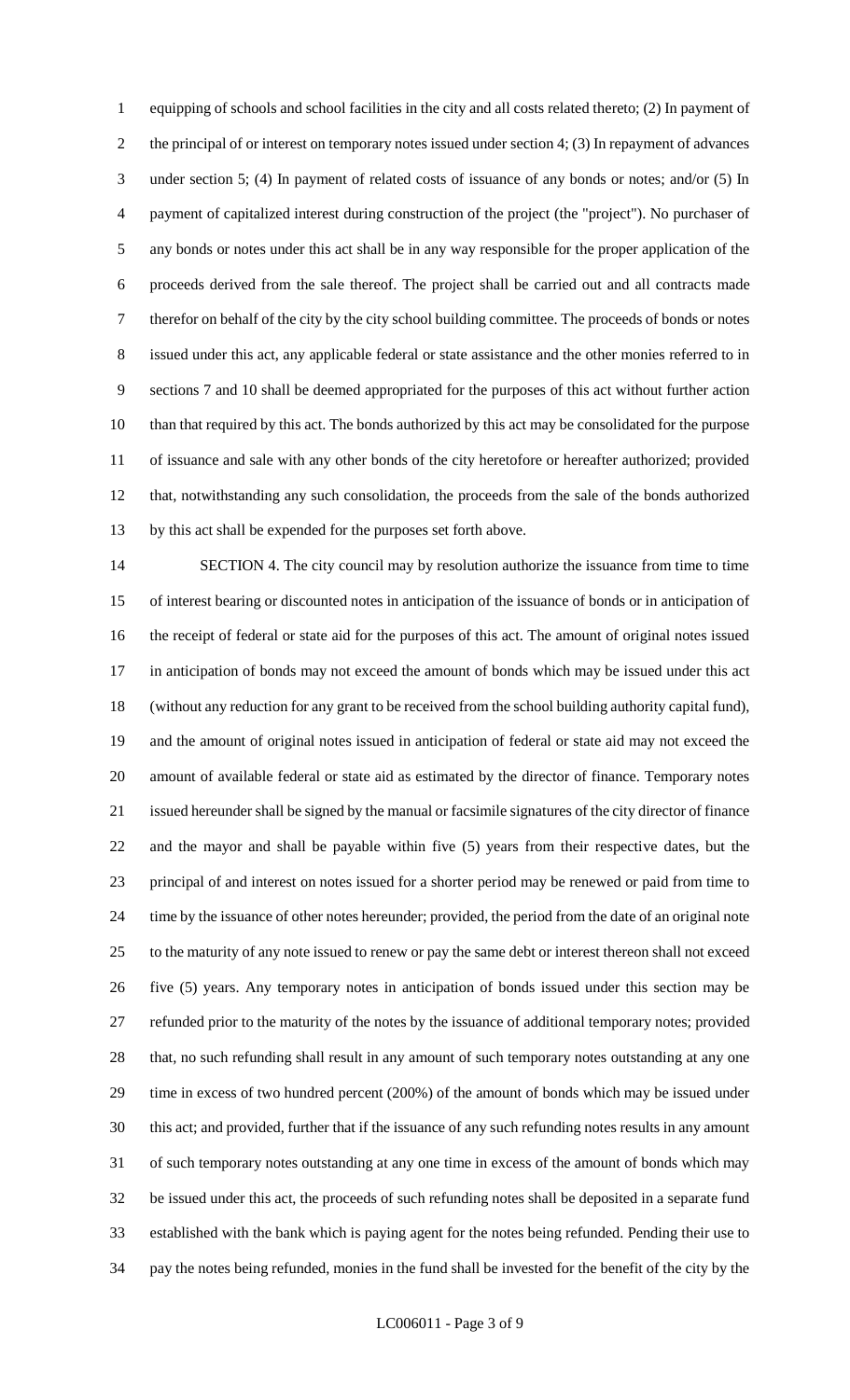paying agent at the direction of the city director of finance in any investment permitted under section 6. The monies in the fund and any investments held as part of the fund shall be held in trust and shall be applied by the paying agent solely to the payment or prepayment of the principal of and interest on the notes being refunded. Upon payment of all principal of and interest on the notes, any excess monies in the fund shall be distributed to the city. The city may pay the principal of and interest on notes in full from other than the issuance of refunding notes prior to the issuance of bonds pursuant to section 1 hereof. In such case, the city's authority to issue bonds or notes in anticipation of bonds under this act shall continue provided that: (1) The city council passes a resolution evidencing the city's intent to pay off the notes without extinguishing the authority to issue bonds or notes; and (2) That the period from the date of an original note to the maturity date of any other note shall not exceed five (5) years.

 SECTION 5. Pending any authorization or issue of bonds hereunder or pending or in lieu of any authorization or issue of notes hereunder, the city director of finance, with the approval of the city council, may, to the extent that bonds or notes may be issued hereunder, apply funds in the treasury of the city to the purposes specified in section 3, such advances to be repaid without interest from the proceeds of bonds or notes subsequently issued or from the proceeds of applicable federal or state assistance or from other available funds.

 SECTION 6. Any proceeds of bonds or notes issued hereunder or of any applicable federal or state assistance, pending their expenditure may be deposited or invested by the city director of finance in demand deposits, time deposits or savings deposits in banks which are members of the Federal Deposit Insurance Corporation or in obligations issued or guaranteed by the United States of America or by any agency or instrumentality thereof or as may be provided in any other applicable law of the State of Rhode Island or resolution of the city council or pursuant to an investment policy of the city.

 SECTION 7. Any accrued interest received upon the sale of bonds or notes hereunder shall be applied to the payment of the first interest due thereon. Any premium arising from the sale of bonds or notes hereunder shall, in the discretion of the city director of finance, be applied to the cost of preparing, issuing and marketing bonds or notes hereunder to the extent not otherwise provided, to the payment of the project costs, to the payment of the principal of or interest on bonds or notes issued hereunder or to any one or more of the foregoing. The cost of preparing, issuing and marketing bonds or notes hereunder may also, in the discretion of the city director of finance, be met from bond or note proceeds exclusive of accrued interest or from other monies available therefor. Any balance of bond or note proceeds remaining after payment of the cost of the projects and the cost of preparing, issuing and marketing bonds or notes hereunder, shall be applied to the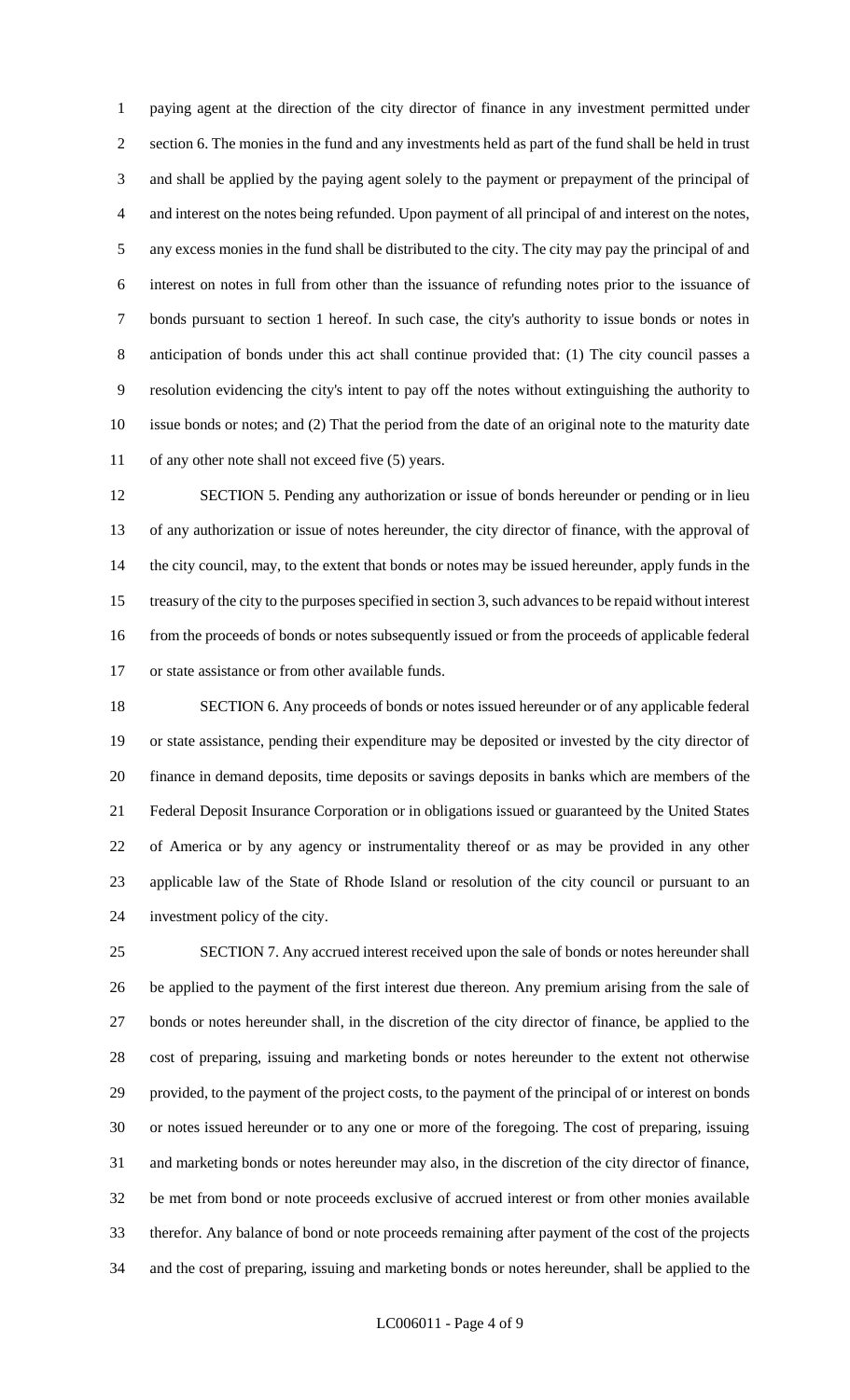payment of the principal of or interest on bonds or notes issued hereunder. To the extent permitted by applicable federal laws, any earnings or net profit realized from the deposit or investment of funds hereunder may, upon receipt, be added to and dealt with as part of the revenues of the city from property taxes. In exercising any discretion under this section, the city director of finance shall be governed by any instructions adopted by resolution of the city council.

 SECTION 8. All bonds and notes issued under this act and the debts evidenced thereby shall be obligatory on the city in the same manner and to the same extent as other debts lawfully contracted by it and shall be excepted from the operation of § 45-12-2. No such obligation shall at any time be included in the debt of the city for the purpose of ascertaining its borrowing capacity. The city shall annually appropriate a sum sufficient to pay the principal and interest coming due within the year on bonds and notes issued hereunder to the extent that monies therefor are not otherwise provided. If such sum is not appropriated, it shall nevertheless be added to the annual tax levy. In order to provide such sum in each year and notwithstanding any provision of law to the contrary, all taxable property in the city shall be subject to ad valorem taxation by the city without limitation as to rate or amount.

 SECTION 9. Any bonds or notes issued under the provisions of this act, and coupons, if any, if properly executed by officers of the city in office on the date of execution, shall be valid and binding according to their terms notwithstanding that before the delivery thereof and payment therefor any or all of such officers shall for any reason have ceased to hold office.

 SECTION 10. The city, acting by resolution of its city council, is authorized to apply for, contract for and expend any federal or state advances or other grants or assistance which may be available for the purposes of this act, and any such expenditures may be in addition to the monies provided in this act. To the extent of any inconsistency between any law of this state and any applicable federal law or regulation, the latter shall prevail. Federal and state advances, with interest where applicable, whether contracted for prior to or after the effective date of this act, may be repaid as project costs under section 3.

 SECTION 11. Bonds and notes may be issued under this act without obtaining the approval of any governmental agency or the taking of any proceedings or the happening of any conditions except as specifically required by this act for such issue. In carrying out any project financed in whole or in part under this act, including, where applicable, the condemnation of any land or interest in land, and in the levy and collection of assessments or other charges permitted by law on account of any such project, all action shall be taken which is necessary to meet constitutional requirements whether or not such action is otherwise required by statute, but the validity of bonds and notes issued hereunder shall in no way depend upon the validity or occurrence of such action.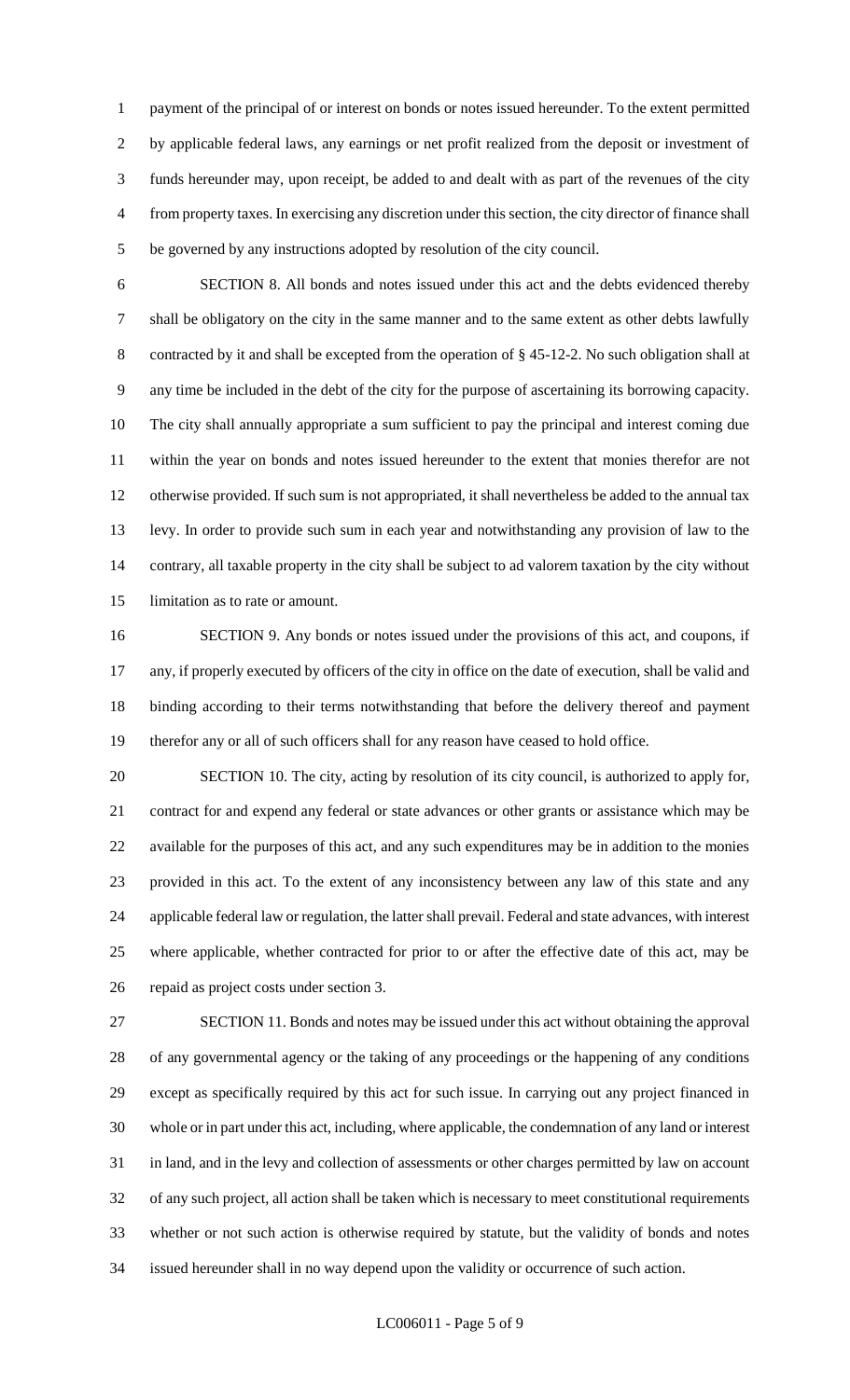SECTION 12. The city director of finance and the mayor, on behalf of the city, are hereby 2 authorized to execute such instruments, documents or other papers as either of them deem necessary or desirable to carry out the intent of this act and are also authorized to take all actions and execute all instruments, documents or agreements necessary to comply with federal tax and securities laws, which instruments, documents or agreements may have a term coextensive with the maturity of the bonds authorized hereby, including Rule 15c2-12 of the Securities and Exchange Commission (the "Rule") and to execute and deliver a continuing disclosure agreement or certificate in connection with the bonds or notes in the form as shall be deemed advisable by such officers in order to comply with the Rule.

 SECTION 13. All or any portion of the authorized but unissued authority to issue bonds and notes under this act may be extinguished by resolution of the city council after seven (7) years shall have passed from the approval of this act provided for in section 14, without further action by the general assembly.

 SECTION 14. At the general election to be held on November 8, 2022 or at a local election, other than a primary, to be held on a date designated by the city council, there shall be submitted to electors of the city a question in substantially the following form: "Shall An Act passed at the January, 2022 Session of the General Assembly Entitled 'AN ACT AUTHORIZING THE CITY OF EAST PROVIDENCE TO FINANCE THE CONSTRUCTION, RENOVATION, IMPROVEMENT, ALTERATION, REPAIR, FURNISHING AND EQUIPPING OF SCHOOLS AND SCHOOL FACILITIES IN THE CITY AND ALL COSTS RELATED THERETO BY THE ISSUANCE OF NOT MORE THAN \$148,000,000 BONDS, NOTES AND/OR OTHER EVIDENCES OF INDEBTEDNESS THEREFOR, SUBJECT TO APPROVAL OF STATE HOUSING AID AT A REIMBURSEMENT RATE OR STATE SHARE RATIO OF NOT LESS THAN 48.5% FOR EXPENDITURES ELIGIBLE FOR STATE AID AND PROVIDED THAT THE AUTHORIZATION SHALL BE REDUCED BY ANY GRANT RECEIVED FROM THE SCHOOL BUILDING AUTHORITY CAPITAL FUND' be approved?" and the warning for the election shall contain the question to be submitted. From the time the election is warned and until 28 it is held, it shall be the duty of the city clerk to keep a copy of this act available at the clerk's office for public inspection, but the validity of the election shall not be affected by this requirement. To the extent of any inconsistency between this act and the city charter, this act shall prevail.

 SECTION 15. This act shall constitute an enabling act of the general assembly that is required pursuant to § 16-7-44. Any bonds, notes or other evidences of indebtedness issued under this act for school projects shall not be eligible for state housing aid reimbursement pursuant to § 16-7-44 unless the school projects described herein have been approved by RIDE.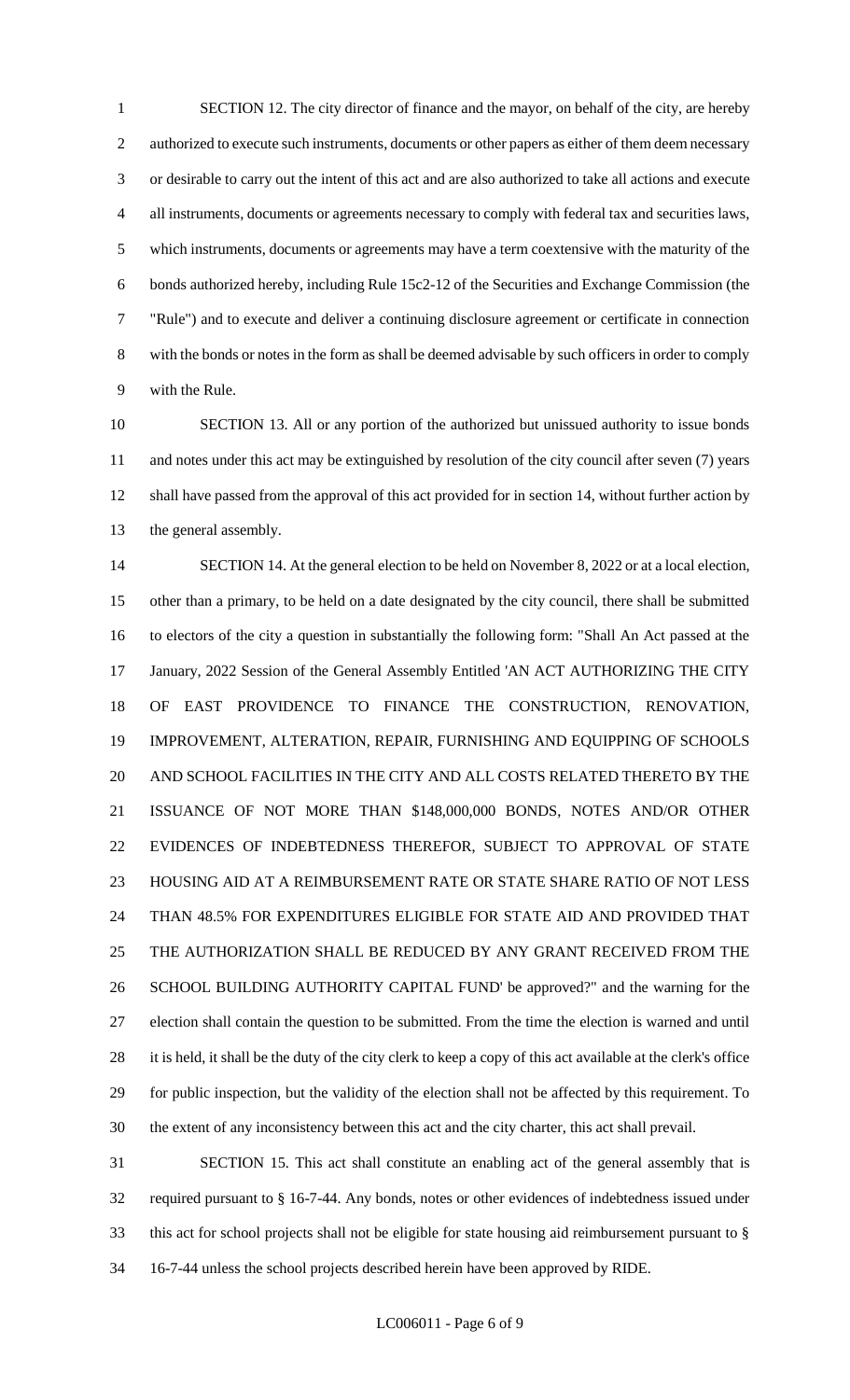- 1 SECTION 16. Sections 14 and 16 shall take effect upon the passage. The remainder of this
- 2 act shall take effect upon the approval of this act by a majority of those voting on the question at
- 3 the election prescribed by section 14.

#### $=$ LC006011 ========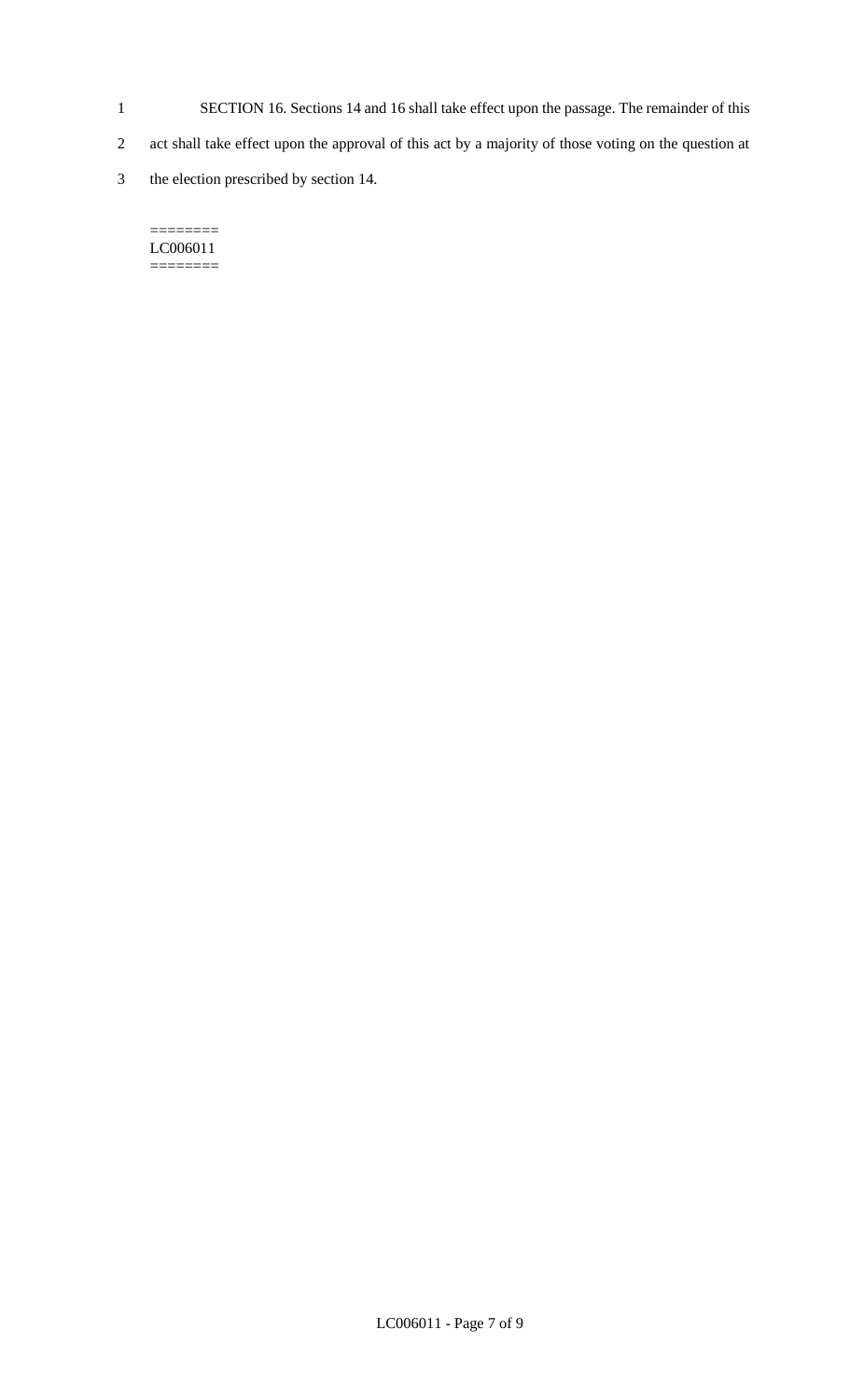#### EXPLANATION

#### OF

### A N A C T

## AUTHORIZING THE CITY OF EAST PROVIDENCE TO FINANCE THE CONSTRUCTION, RENOVATION, IMPROVEMENT, ALTERATION, REPAIR, FURNISHING AND EQUIPPING OF SCHOOLS AND SCHOOL FACILITIES IN THE CITY BY THE ISSUANCE OF NOT MORE THAN \$148,000,000 BONDS, NOTES AND/OR OTHER EVIDENCES OF INDEBTEDNESS THEREFOR, SUBJECT TO APPROVAL OF STATE HOUSING AID AT A REIMBURSEMENT RATE OR STATE SHARE RATIO OF NOT LESS THAN 48.5% FOR EXPENDITURES ELIGIBLE FOR STATE AID AND PROVIDED THAT THE AUTHORIZATION SHALL BE REDUCED BY ANY GRANT RECEIVED FROM THE SCHOOL BUILDING AUTHORITY CAPITAL FUND

#### \*\*\*

 This act would authorize the city of East Providence to issue bonds and notes in an amount 2 not exceeding one hundred forty-eight million dollars (\$148,000,000) to finance the construction, renovation, improvement, alteration, repair, furnishing and equipping of schools and school facilities in the city and all costs related thereto, subject to approval of state housing aid at a reimbursement rate or state share ratio of not less than forty-eight and five-tenths percent (48.5%) for expenditures eligible for state aid and provided that the authorization would be reduced by any grant received from the school building authority capital fund. The city may be eligible for school housing aid reimbursement on debt service pursuant to chapter 7 of title 16, or for a grant, loan or other "financial assistance" as defined in § 45-38.2-1, from the school building authority capital fund under chapter 38.2 of title 45. The amount of borrowing authorized pursuant to this act would be reduced by the amount of any grant received by the city from the school building authority capital fund. Bonds, notes or other evidences of indebtedness would not be issued under this act unless the city has received preliminary indication from the Rhode Island department of education ("RIDE") confirming that the then-current school housing aid reimbursement rate under chapter 7 of title 16, as amended from time to time, or financial assistance from the school building authority capital fund, or pursuant to any other law hereafter enacted providing for funds to municipalities for school housing purposes, is not less than forty-eight and five-tenths percent (48.5%) of those expenditures which are eligible for state aid.

 This act would constitute an enabling act of the general assembly that is required pursuant to § 16-7-44. Any bonds, notes or other evidences of indebtedness issued under this act for school projects would not be eligible for state housing aid reimbursement pursuant to § 16-7-44 unless the school projects described herein have been approved by the Rhode Island department of education.